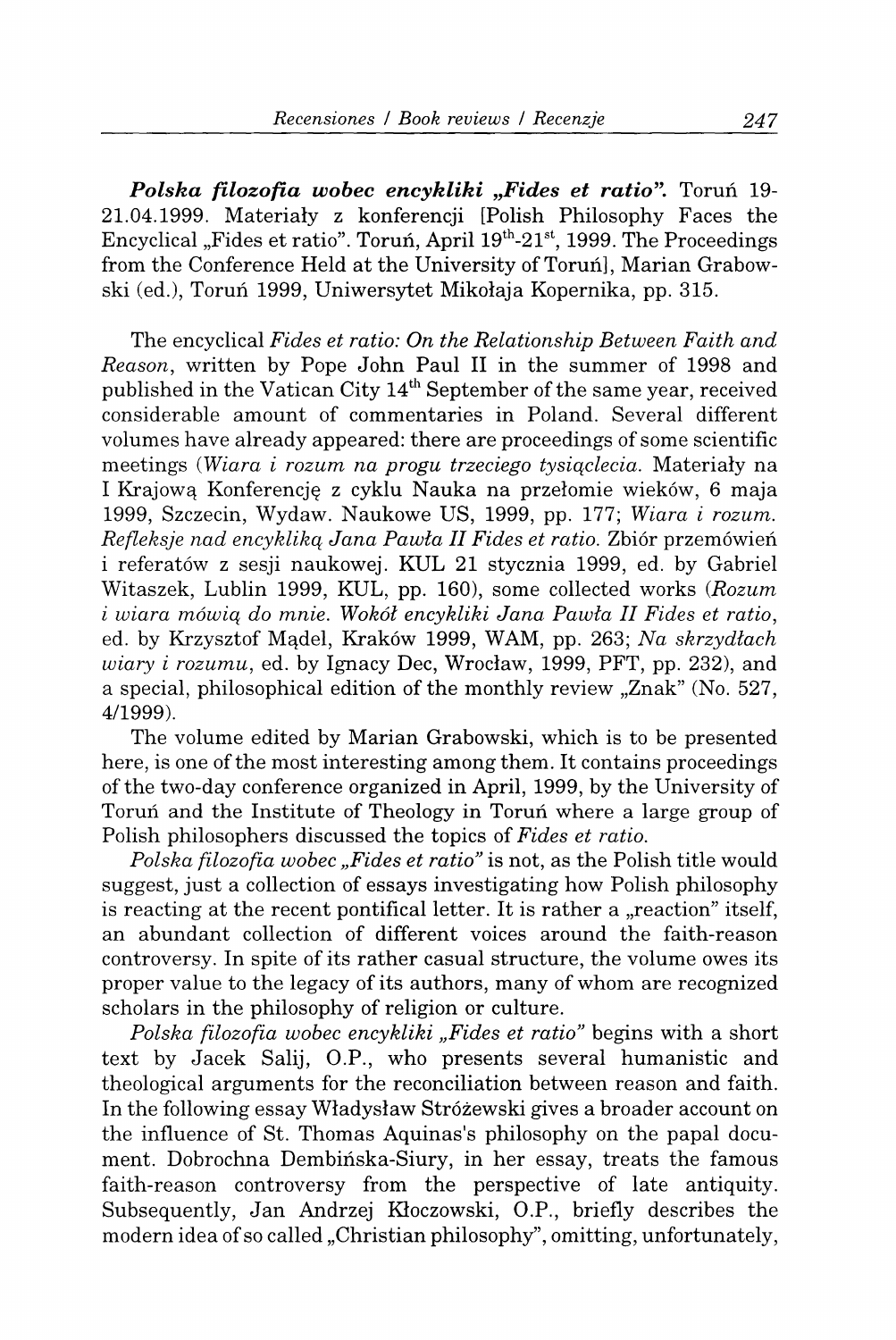the important contribution of Maurice Blondel in this field. Another short presentation belongs to Andrzej Szostek, M.I.C., a philosopher, who confronts the universalistic ambitions of reason and faith, interacting together along the centuries, with the cultural pluralism of the present time. Marian Grabowski, in his essay on the "radicalism" of truth, lays out the very epistemological question of the cognition of truth in the prospective of this type of personal engagement, which is existentially exemplified in the biblical history of Adam and Eve. In the subsequent essay Jacek Julisz Jadacki gives an interesting, logic commentary on Grabowski's text, and his own, second text entitled: Why *Not Every Faith Is Irrational?* J. J. Jadacki shapes a systematic, logical taxonomy of possible cognitive attitudes of a man. Additionally, Roman Forycki, S.A.C., investigates the same cognitive question from the point of view of the "philosophy of person", giving some larger definitions of so called "right" and "erring reason", and of faith, while describing areas of their possible unity. Grzegorz Francuz presents some central theses of the encyclical *Fides et ratio* in the context of the contemporary approach to rationality. Dariusz Oko, a philosopher and theologian, writes on the metaphysical foundations of theology and philosophy, making many references to the contemporary works of Karl Rahner and Hans Urs von Balthasar. Wanda Kaminska in her essay: *What St. Thomas Aquinas would say to postmoderns?,* polemizes with the general philosophical approach of J. Derrida, G. Deleuze, J. F. Lyootard and R. Rorty. The classical Thomistic approach inspires the subsequent essay by Mirosław Mróz, who investigates the influence of the "wisdom philosophy" tradition in the encyclical *Fides et ratio.* Andrzej Grzegorczyk gives quite a different type of interpretation of this document when starting from the analytical background, investigating the very question of existence present in the encyclical. Zbigniew Wanat's essay treats the role of moral conscience in the process of religious cognition. Sebastian T. Kolodziejczyk discusses the transcendental unity of reason and faith. Pawel Bortkiewicz, T.Chr., considers the virtue of humility, so important for scholastic moralists in all intellectual activities of humanity. Piotr Roszak, in his essay, continues this kind of reflection, writing on the vice of pride. Zdzislaw Pawlak evaluates different types of modern liberalism from the point of view of *Fides et ratio.* Marek Peplinski returns to the question of a possible faith-reason link, stressing in his essay the problem of autonomy for each of them. Piotr Moskal, in his glossa, writes on the specificity of the religious cognition of God. Tomasz Drzymalski in his glossa investigates the methodological link between moral theology and philosophical ethics. Stefania Lubanska presents the concepts of faith and reason elaborated by Pascal and Kierkegaard. Marek Breczko gives a concise presentation of Isaac Barshevis Singer's

 $\epsilon$  .